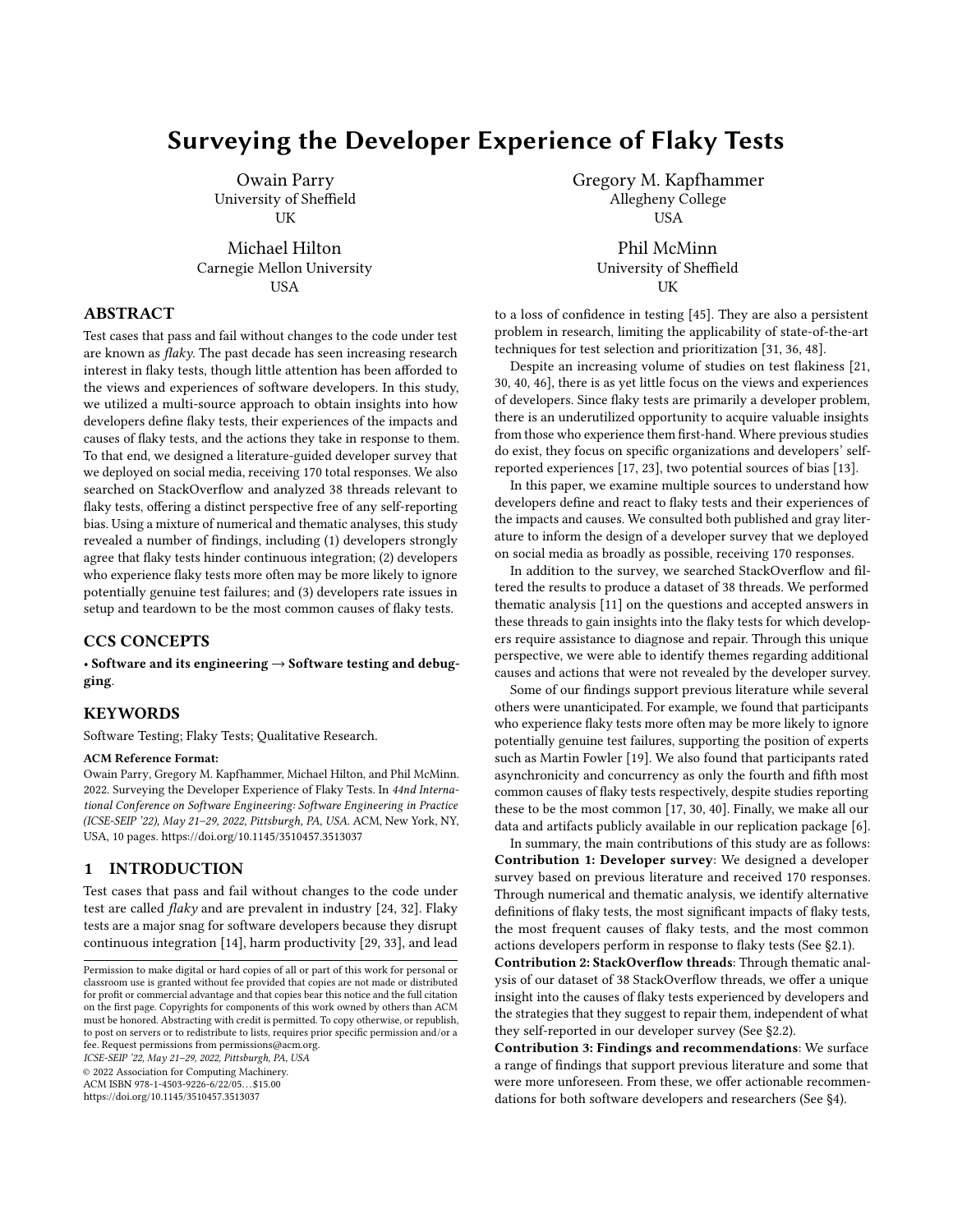## 2 METHODOLOGY

To understand how software developers define, experience, and approach flaky tests, we asked the following research questions:

RQ1: Definition: How do developers define flaky tests? RQ2: Impacts: What impacts do flaky tests have on developers? RQ3: Causes: What causes the flaky tests experienced by developers? RQ4: Actions: What actions do developers take against flaky tests?

To answer these RQs, we used a multi-source study consisting of a developer survey, with both closed- and open-ended questions, and an analysis of StackOverflow threads. We performed numerical analysis on the closed-ended survey questions and thematic analysis [\[11\]](#page-9-17) on the open-ended questions and the StackOverflow threads.

Before conducting our study, we received ethical approval for the developer survey from the University of Sheffield. We include our participant information sheet in our replication package [\[6\]](#page-9-19).

### <span id="page-1-0"></span>2.1 Developer Survey

We designed a survey of 11 questions for software developers. Some presented a list of prepared statements and asked participants to respond to them in a closed-ended fashion. To ensure their relevance, we reviewed published research and other gray literature to determine these statements. We disseminated the survey on Twitter and LinkedIn, specifically asking for developer participants. We also circulated the survey among Sheffield Digital, a regional technology business forum [\[7\]](#page-9-20). Our 11 survey questions are as follows:

SQ1: A flaky test is a test case that can both pass and fail without any changes to the code under test. Do you agree with this definition? Participants could indicate that they agreed or disagreed. This is a common definition, though it is not universal. Vahabzadeh et al. [\[47\]](#page-9-21) only considered test cases whose non-determinism was caused by timing or concurrency to be flaky tests. On the other hand, Shi et al. [\[41\]](#page-9-22) included test cases with inconsistent coverage in their study on mitigating the effects of flaky tests on mutation testing.

SQ2: If you answered "No, I do not agree" to the previous question, please give your own definition of a flaky test. This gave participants who disagreed with our proposed definition the opportunity to offer their own. Together with SQ1, these questions address RQ1.

SQ3: How often do you observe flaky tests in the projects you're currently working on? Participants could answer Never, A few times a year, Monthly, Weekly, or Daily. We used this to gauge the prevalence of flaky tests and as a demographic variable in our analysis.

SQ4: To what extent do you agree with the following statements: To address RQ2, this question posed eight statements and asked participants to rate their agreement on a four-point scale. With reference to previous literature, the statements are as follows:

SQ4.1: Reliability: Flaky tests reduce the reliability of testing. Vahabzadeh et al. [\[47\]](#page-9-21) categorized 443 bug reports regarding test cases. They found that 97% caused the test to fail without indicating a bug, i.e., they were false alarms. They categorized 53% of these as either flaky tests, resource mishandling, or caused by factors in the execution environment. According to our proposed definition in SQ1, we also consider the latter two categories as flaky tests.

SQ4.2: Efficiency: Flaky tests reduce the efficiency of testing. A specific category of flaky tests, known as order-dependent (OD) tests [\[26,](#page-9-23) [43,](#page-9-24) [50\]](#page-9-25), are influenced by previously executed test cases. Techniques to improve the efficiency of testing by reordering, reducing

or splitting-up the test suite are unsound when OD tests are present. For instance, in the test suites of 11 Java modules, Lam et al. [\[27\]](#page-9-26) found that 23% of OD tests failed after they applied test case prioritization, 24% after test case selection, and 5% after parallelization. SQ4.3: Productivity: Flaky tests lead to a loss of productivity. John Micco [\[33\]](#page-9-5) explained that developer productivity relies on the capability of test cases to identify genuine issues in a timely and reliable manner. Flaky tests are unreliable and therefore could harm the productivity of the developers who experience them as well as those who rely on the productivity of those developers [\[29\]](#page-9-4).

SQ4.4: Confidence: Flaky tests lead to a loss of confidence in testing. Given how flaky tests may manifest as a false alarm [\[47\]](#page-9-21), there is a danger that developers will lose confidence in testing if they continuously experience flaky tests. This could lead to a culture of ignoring tests, which may cause genuine bugs to go unnoticed [\[45\]](#page-9-6). SQ4.5: CI: Flaky tests hinder continuous integration (CI). Durieux et al. [\[14\]](#page-9-3) analyzed over 75 million build logs on Travis CI. They found that 47% of previously failing builds that were manually restarted by a developer subsequently passed. Since no changes were involved, these builds may have failed due to flaky tests.

SQ4.6: Ignore: Flaky tests make it more likely for you to ignore (potentially genuine) test failures. Martin Fowler [\[19\]](#page-9-18) explained how developers may be tempted to ignore flaky test failures. He explained that if a test suite contains too many flaky tests, developers could lose the discipline to ignore just the flaky failures. Rahman et al. [\[39\]](#page-9-27) found that ignoring test failures, flaky or not, was associated with a higher volume of crashes due to missed bugs.

SQ4.7: Reproduce: It is difficult to reproduce a flaky test failure. Lam et al. [\[28\]](#page-9-28) described how, upon encountering a failing test, a developer might rerun it in isolation from the rest of the test suite in order to reproduce the failure and debug the code under test. They reran in isolation, for 4,000 times each, the 107 flaky tests from 26 Java modules, only reproducing the failures of 57 and concluding that this may be ineffective at reproducing flaky test failures.

SQ4.8: Differentiate: It is difficult to differentiate between a test failure due to a genuine bug and a test failure due to flakiness. Lamyaa Eloussi [\[18\]](#page-9-29) remarked how flaky tests are a source of wasted time, particularly during regression testing, where flaky test failures may appear linked with a commit but can actually be unrelated.

SQ5: In the projects you're currently working on, how often have you encountered flaky tests caused by... We gave participants a list of causes and asked them to rate on a four-point scale how often they had experienced them. The list of causes is as follows:

SQ5.1: Waiting: Not correctly waiting for the results of asynchronous calls to become available. This cause has been presented in numerous studies and is widely agreed upon by researchers to be one of the leading causes of flaky tests [\[17,](#page-9-14) [25,](#page-9-30) [30,](#page-9-11) [40\]](#page-9-12). For example, a flaky test that spawns a new process to perform an operation but does not wait for the process to finish falls under this category.

SQ5.2: Concurrency: Synchronization issues between multiple threads interacting in an unsafe or unanticipated manner (e.g., data races, atomicity violations, and deadlocks). Like SQ5.1, studies point to this category as being very common. Eck et al. [\[17\]](#page-9-14) explained that flaky tests caused by local thread synchronization issues belong in this category, while synchronization issues with remote resources, such as web servers or external processes, would be SQ5.1.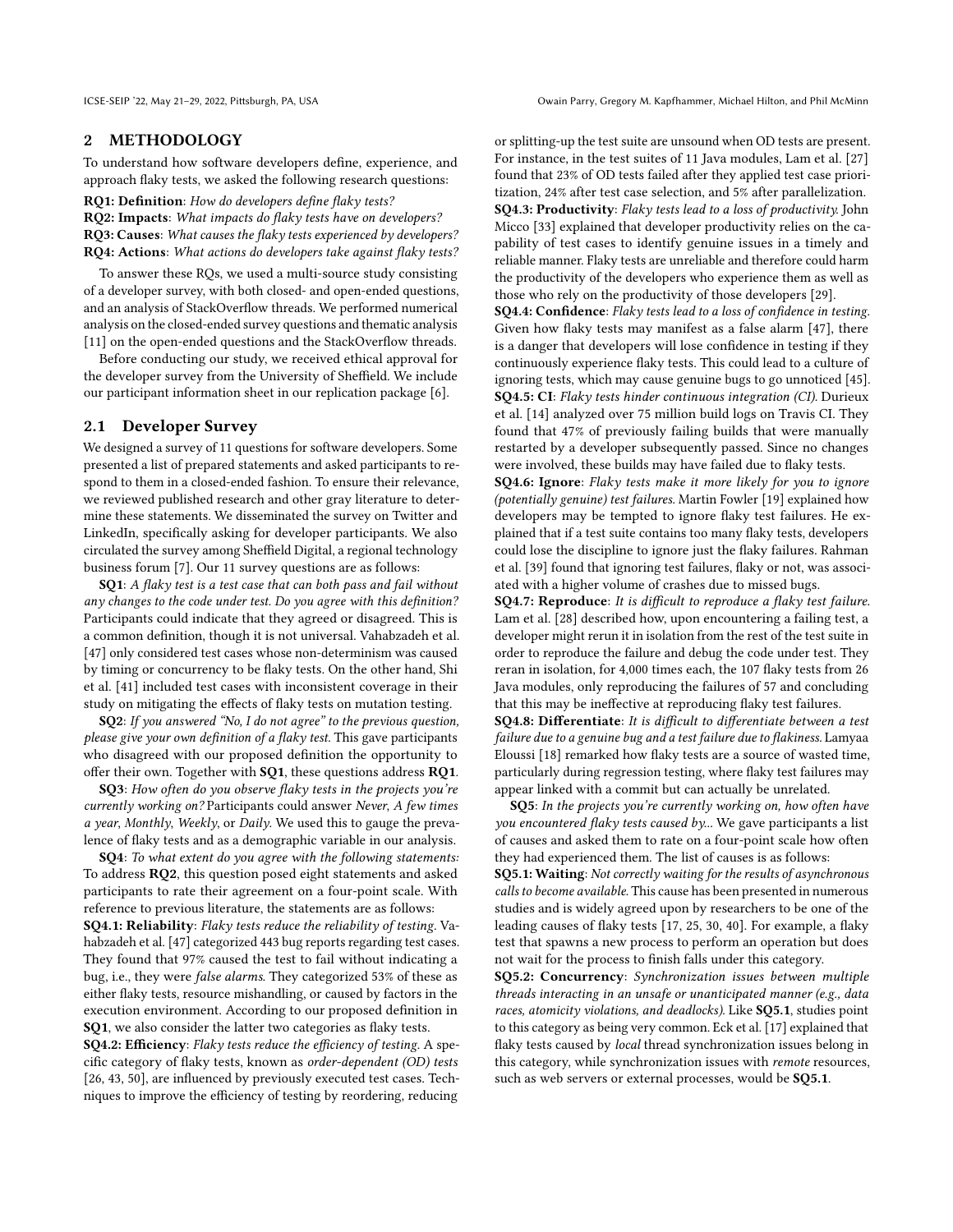SQ5.3: Setup/teardown: Tests not properly cleaning up after themselves or failing to set up their necessary preconditions. Many studies identified OD tests to be a very prevalent category of flaky tests [\[17,](#page-9-14) [21,](#page-9-10) [26,](#page-9-23) [30\]](#page-9-11). Bell et al. [\[9\]](#page-9-31) suggested that one cause may be the burden of writing correct setup and teardown methods, executed by a test runner before and after the main body of a test case. Shi et al. [\[43\]](#page-9-24) differentiated between victims, an OD test that fails if executed after a polluter test case, and brittles, an OD test that only passes if executed before a state-setter. In the former, the victim does not perform proper setup and/or the polluter does not perform proper teardown. The latter instance is similar but reversed.

SQ5.4: Resources: Improper management of resources (e.g., not closing a file or not deallocating memory). The specific case of failing to release acquired resources (i.e., a resource leak) has been identified at a generally lower prevalence than the preceding categories in previous research [\[17,](#page-9-14) [21,](#page-9-10) [25,](#page-9-30) [30\]](#page-9-11). Bearing some similarities to SQ5.3, the test that improperly manages the resource may not be the test case that is flaky, but rather a subsequently executed test. SQ5.5: Network: Dependency on a network connection. Any test case that requires a network connection will inevitably be flaky since infrastructure issues or periods of high traffic may cause the test case to fail. Several empirical studies have described this particular cause, with varying degrees of prevalence [\[17,](#page-9-14) [25,](#page-9-30) [30,](#page-9-11) [46\]](#page-9-13). SQ5.6: Random: Not accounting for all the possible outcomes of random data generators or code that uses them. Test cases that use random data, or cover code that utilizes randomization, can become flaky for a variety of reasons. One reason is that it may be difficult for developers to approximate test oracles, such as the appropriate range of output values in assertion statements [\[17,](#page-9-14) [35\]](#page-9-32). This is a particular problem for machine learning applications [\[15,](#page-9-33) [16\]](#page-9-34).

SQ5.7: Time/date: Reliance on the local system time/date. Test cases that depend on time and date are fraught with difficulty, such as inconsistencies in representation and precision across systems as well as timezone conversion issues [\[17,](#page-9-14) [21,](#page-9-10) [25,](#page-9-30) [30\]](#page-9-11).

SQ5.8: Floating point: Inaccuracies when performing floating point operations. Given their limited precision and other idiosyncrasies, floating point comparisons can sometimes produce unexpected results. In the context of flaky tests, previous work generally considered this specific cause to be quite rare [\[17,](#page-9-14) [25,](#page-9-30) [30\]](#page-9-11).

SQ5.9: Unordered: Assuming a particular iteration order for an unordered collection-type object (e.g., sets). This is a special case of a general cause pertaining to assumptions regarding the implementations of non-deterministic program specifications [\[22,](#page-9-35) [42,](#page-9-36) [49\]](#page-9-37). SQ5.10: Unknown: Reasons that cannot be precisely determined. Finally, developers could indicate how often they had encountered flaky tests whose cause they could not precisely identify.

SQ6: Have you encountered any other causes of flaky tests that we have not described above? This question gave participants the chance to tell us about any other causes of flaky tests that we did not list in SQ5. Together with SQ5, these questions address RQ3.

SQ7: After identifying a flaky test, how often do you... This question offered a list of actions and participants could rate how often they perform them on a four-point scale. They were as follows: SQ7.1: No action: Take no action. Quite simply, a developer may choose to take no action when encountering a flaky test. SQ7.2: Re-run: Re-run the build. Perhaps the most straight-forward action, a developer may just restart the failing build and hope that

the flaky test passes this time. In their study of Travis CI build logs, Durieux et al. [\[14\]](#page-9-3) found this to be a common practice.

SQ7.3: Document: Document and defer (e.g., submit an issue/bug report). A developer may not have the time to immediately repair a flaky test and may choose to document it for attention later. For example, they could raise an issue in a GitHub repository.

SQ7.4: Delete: Delete the test. Another straight-forward action is to permanently remove the flaky test from the test suite. Recounting on his experiences at Facebook, Kent Beck remarked how it was routine to delete non-deterministic test cases [\[12\]](#page-9-38).

SQ7.5: Quarantine: Quarantine the test. Martin Fowler [\[19\]](#page-9-18) advised that flaky tests should be quarantined from the main test suite into a dedicated test suite that is understood by the development team to be unreliable. He advised that developers should keep the quarantined test suite small by promptly fixing flaky tests. Otherwise, there is a danger of flaky tests being forgotten about and the whole process becoming equivalent to just deleting test cases.

SQ7.6: Mark skip: Mark the test to be skipped or as an expected failure (e.g., xfail). Many testing frameworks allow test cases to be marked as skipped, meaning they are not deleted from the test suite but are not executed either. Alternatively, some frameworks, such as pytest, allow test cases to be marked as expected failures or xfails. This signals to the testing framework that they are expected to fail, in which case they should not fail the entire test suite.

SQ7.7: Mark re-run: Mark the test to be automatically repeated (e.g., by using the flaky plugin for pytest). Often via the support of plugins, some testing frameworks allow test cases to be marked such that they are repeated some number of times upon failure. One example of such a plugin is flaky for pytest [\[10\]](#page-9-39).

SQ7.8: Repair: Attempt to repair the flakiness. Finally, a developer may attempt to repair the underlying cause of the flaky test rather than just mitigating it with one of the previous actions.

SQ8: Are there any other actions that you would take that we have not listed above? In this question, participants could report any additional actions. Along with SQ7, these questions address RQ4.

SQ9: Which languages are you currently developing in? Participants could select from a list of popular programming languages, with an option to specify any other languages that we did not include. We asked this question to obtain further demographic information about our participant population.

SQ10: How many years experience do you have in commercial and/or open-source software development? Participants could select one of  $0-1$ ,  $2-4$ ,  $5-8$ ,  $9-12$ , or  $13+$  years. Like **SQ3**, we used this as an additional demographic variable in our analysis.

SQ11: Is there anything else that you would like to tell us about flaky tests? The final question gave participants the opportunity to relay any miscellaneous insights they had about flaky tests.

## <span id="page-2-0"></span>2.2 StackOverflow Threads

We analyzed StackOverflow threads where a developer asked for help addressing one or more flaky tests. We selected StackOverflow specifically due to its widespread popularity and its use in previous software engineering research [\[34\]](#page-9-40). This analysis adds further depth to our answer for RQ3 by considering the causes of flaky tests that developers ask for help with, as opposed to the causes they report as the most common. It is also free of any self-reporting bias that may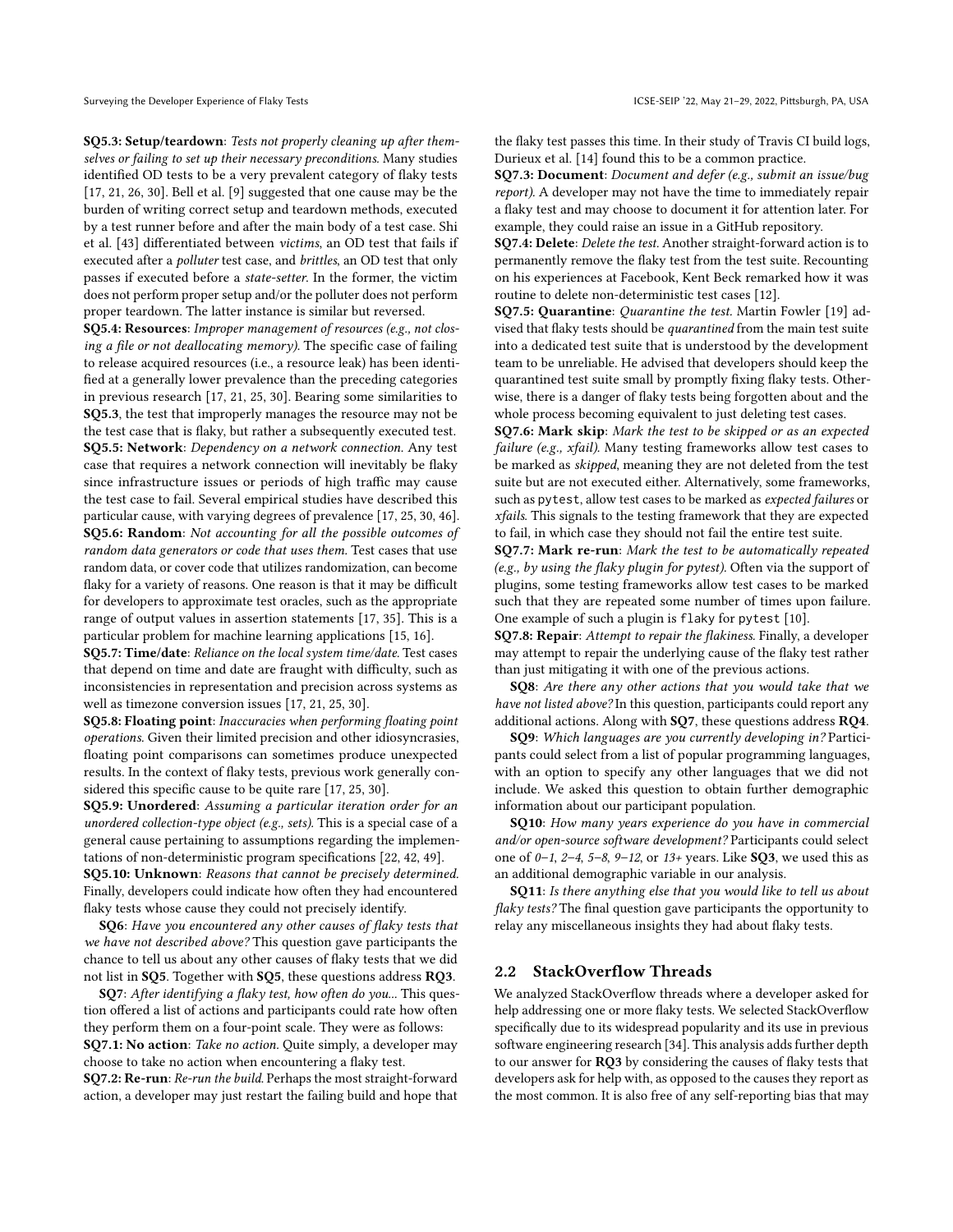result from the survey [\[13\]](#page-9-16). For RQ4, this analysis offers insights into how developers repair flaky test cases, since our survey only asks participants how often they attempt to do so.

A thread on StackOverflow consists of a single question followed by answers. A user can indicate that an answer has addressed their question by accepting it. To find relevant threads, we used the website's search feature. The query we used was "flaky test hasaccepted:yes". The latter part of the query is a search operator that only matches threads where the user who asked the question has accepted an answer. This is to increase the probability that we can identify a recommended course of action for RQ4.

From the search results, we created a dataset of relevant threads. We only included threads where the question was specifically asking about the cause of one or more flaky tests and/or how to repair them. We excluded threads where the question was more tangential, such as asking how to handle flaky tests in a specific testing framework [\[3\]](#page-9-41). This is because such threads do not present causes or possible repairs and are therefore of no use for addressing RQ3 or RQ4.

#### 2.3 Analysis

We designed SQ4, SQ5, and SQ7 to be answered using a fourpoint Likert scale, quantifying agreement in the case of SQ4 and frequency for SQ5 and SQ7. Each of these questions asked participants to respond to a list of prepared statements. For each statement, we assigned a score between 0 and 3 to each point on the Likert scale. As an example, for each statement of SQ4, participants could select Strongly disagree, Agree, Disagree, or Strongly disagree, corresponding to a score of 0, 1, 2, or 3 for that statement, respectively. For each question, we calculated the mean score of each statement across all participants and four specific populations. The first two populations were participants who said they experienced flaky tests on at least a monthly basis and those who experienced them less frequently (see SQ3). We chose to split the participants by this criterion since those who frequently experience flaky tests may have different views to those who experience them rarely [\[19\]](#page-9-18).

The final two populations were participants who said they had at least 13 years of software development experience and those who had fewer (see SQ10). We made this split because, when compared to participants with less experience, those with more may be better at accurately diagnosing the causes of flaky tests and may be more likely to take certain actions to address them. We excluded any respondent from the analysis of a particular question if they did not respond to all of that question's statements. For each question, we calculated the ranks of every statement, based on mean score, to quantify the most significant impacts in the case of SQ4 and the most common causes and actions for SQ5 and SQ7, respectively.

We performed *inductive thematic analysis* [\[11\]](#page-9-17) on the responses to the open-ended survey questions (SQ2, SQ6, SQ8, and SQ11) and the StackOverflow threads. For each survey question, all four authors met and discussed each response. We split responses containing logical connectives such as "and" and "or" into their atomic components. We then assigned one or more labels or codes to each response, representing its key concepts. By collaboratively performing the coding, we minimized the impact of any individual biases and ensured our coding was as consistent as possible. From these codes we derived a set of themes, representing the definition of flaky tests, their causes, and developers' actions against them for SQ2, SQ6 and SQ8, respectively. For SQ11, the themes represent more general insights. We performed a very similar procedure for the StackOverflow threads. Next, we assigned themes regarding causes and actions to each thread in two separate sessions. Finally, we encountered several accepted answers prescribing multiple actions, in which case we assigned them to multiple action themes.

#### 2.4 Threats to Validity

All methodologies carry the risk of biasing results, including this paper's. This section discusses both these risks and our mitigations.

Replicability: Can others replicate our results? Our numerical analysis is straightforward to replicate. We make the response data from our developer survey and our Python script for performing our numerical analysis available as part of our replication package [\[6\]](#page-9-19). In general, thematic analysis is more challenging to replicate. Nonetheless, we include in our replication package the spreadsheets we used to facilitate our collaborative thematic analysis.

Construct: Are we asking the right questions? The construction of our study can bias our results, as in any study. To attain the highest quality of results possible, we designed a multi-source approach. Our numerical analysis of the closed-ended survey questions provides broad, high-level insights. Our thematic analysis of the openended questions offers a more specific, but much more detailed, understanding of developers' experiences. Finally, our analysis of the StackOverflow threads provides an alternative perspective, free of any potential self-reporting bias [\[13\]](#page-9-16). We selected these three components to collect inherently different but complementary data, thereby giving a more complete understanding of flaky tests.

Internal: Did we skew the accuracy of our results with how we collected and analyzed information? It is possible for the results of surveys to be impacted by biases, from both participants and researchers. During our numerical analysis, there is little we can do to mitigate this on the participants' side, though since the analysis is purely mathematical in nature, there is very limited scope for researcher bias. During the thematic analysis, we mitigated any individual researcher bias by collaboratively performing all analyses. Due to the nature of our recruitment, we could not verify that participants genuinely were software developers. Therefore, we have no guarantee that our participant population accurately reflects our target population. We mitigated this by specifically asking for developers in our Twitter and LinkedIn posts and by making it clear in our participant information sheet that we were seeking developers. Furthermore, the technical nature of the questions mean the survey would be difficult for non-developers to complete.

External: Do our results generalize? We cannot make any claims regarding the generalization of our results beyond the survey population. Even though this is a natural limitation of any survey-based study, we mitigated it by not targeting any specific organization and recruiting participants through more than one platform.

#### 3 RESULTS

We received 170 responses to our survey. Figure [1](#page-4-0) shows the results of SQ3 and SQ9. For SQ3, just over half of the participants reported that they observe flaky tests on at least a monthly basis. This shows that flaky tests are a frequent phenomenon, especially given that 23 reported experiencing them daily. For SQ10, just under half said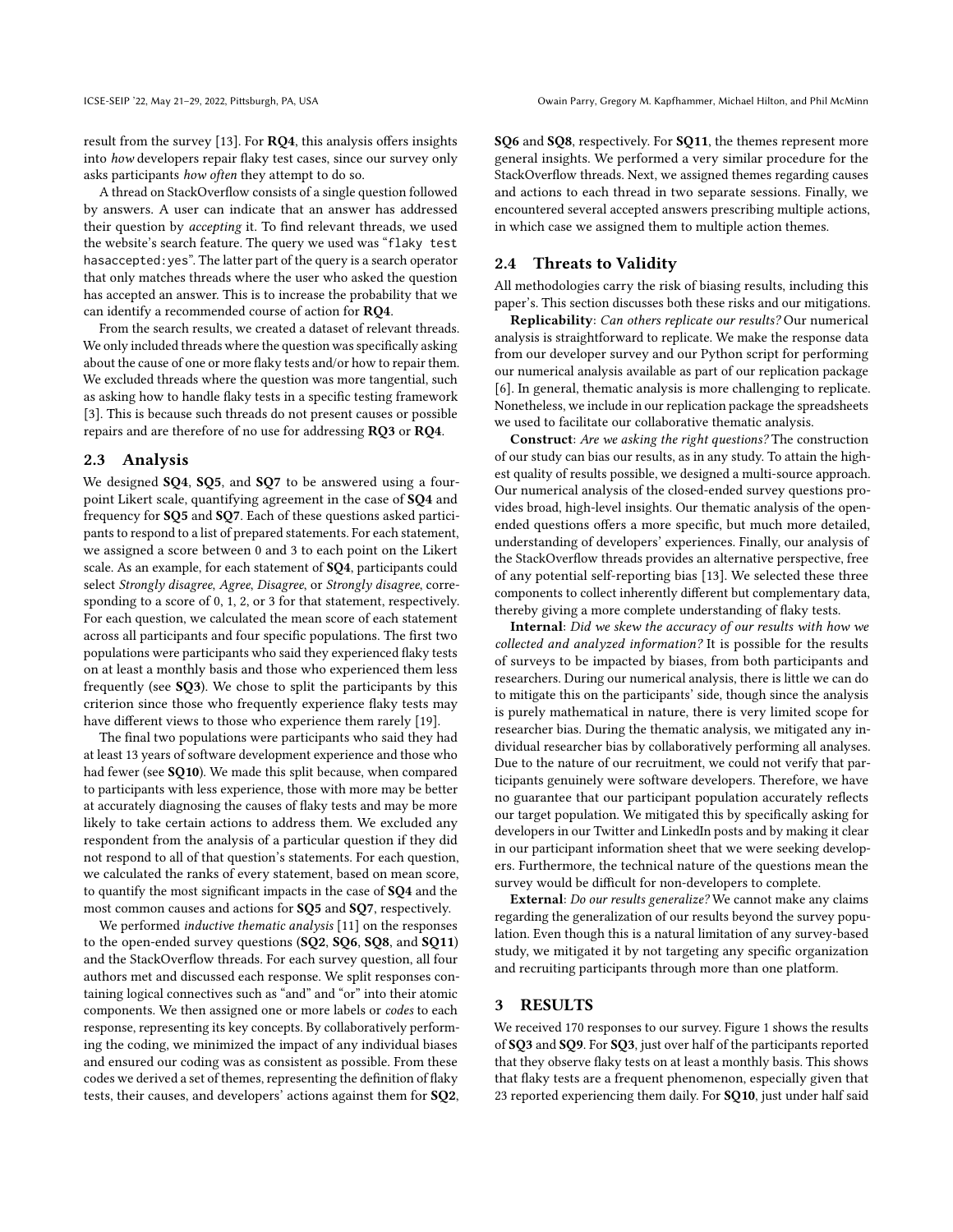Surveying the Developer Experience of Flaky Tests ICSE-SEIP '22, May 21-29, 2022, Pittsburgh, PA, USA

<span id="page-4-0"></span>

|                                                                                  | <b>SQ3</b> : How often do you observe flaky tests ? |    |  |    |  |  |    |  |
|----------------------------------------------------------------------------------|-----------------------------------------------------|----|--|----|--|--|----|--|
|                                                                                  |                                                     |    |  |    |  |  | 23 |  |
| $\Box$ Never $\Box$ A few times a year $\Box$ Monthly $\Box$ Weekly $\Box$ Daily |                                                     |    |  |    |  |  |    |  |
| <b>SQ10</b> : How many years experience ?                                        |                                                     |    |  |    |  |  |    |  |
|                                                                                  |                                                     | 26 |  | 25 |  |  |    |  |

| $\sim$ 1 |  |                                                                  |
|----------|--|------------------------------------------------------------------|
|          |  | $\Box$ 0 - 1 $\Box$ 2 - 4 $\Box$ 5 - 8 $\Box$ 9 - 12 $\Box$ 13 + |
|          |  |                                                                  |

#### Figure 1: Results for SQ3 and SQ10.

they had 13 years or more of software development experience. For SQ9, the top three programming languages were JavaScript, Python, and Java. The distribution roughly corresponds to the most popular languages according to the 2021 StackOverflow developer survey [\[8\]](#page-9-42). This reassures us that our participant population is generally representative of the wider community of developers.

After performing our search on StackOverflow, we found 169 threads. We carefully examined each one and narrowed them down to the 38 that are relevant according to the criteria in Section [2.2.](#page-2-0)

We now answer each of our research questions using the results of our analysis of the responses to our survey and the StackOverflow threads. See Table [1](#page-5-0) for the results of our thematic analysis for SQ11.

RQ1: Definition. Of the 169 respondents who answered SQ1, 6.5% disagreed with our proposed definition. In order of prevalence, the themes following our thematic analysis for SQ2 are:

SQ2t1: Beyond code: The definition extends beyond the test case code and the code that it covers. Participant 97 (P97) said "... a flaky test is any test that changes from pass to fail (or vice versa) in different environments". P147 relayed a similar view, but specifically for test cases that only fail in a CI environment. P27 stated more generally that a test case whose outcome depends on changes irrelevant to the code under test is flaky. Arguably, this includes the environmental changes referenced by P97 and P147 and more.

SQ2t2: Flaky code under test: A flaky test can indicate that the code under test is flawed, rather than the test case itself. In the words of P155, "... a flaky test is therefore either unreliable itself or it proves the code under test is flawed and unreliable". P25 indicated that the term  $flaky$  is inappropriately used to blame test cases when their flakiness is inevitable if they test nondeterministic code.

SQ2t3: Beyond test outcomes: A test case can be considered flaky despite having a consistent outcome. P58 wrote "... this includes pass/fail, but can encompass other aspects such as coverage or test time". P25 generalized by considering more abstract characteristics such as the extent that the test case controls the system under test. SQ2t4: Learn to live with it: Flakiness is an inevitable aspect of testing. P62 agreed with our definition, but indicated that some test cases may be flaky by nature, saying "... not all tests are deterministic". P25 expressed that there may be limited value in labelling test cases as flaky, since they are an inescapable aspect of testing. Conceivably, SQ11t5 is a continuation of this concept and indicates that some participants consider them to have value.

SQ2t5: Usefulness of the test: A test case that cannot effectively identify bugs is flaky. In reference to our definition, P116 stated "I think it's broader than that and includes things like tests that pass independent of conditions". P101 said that a test case is flaky if it cannot clearly identify problems in the code under test. This theme is similar to SQ2t3 but leans more towards bug-finding capability.

Conclusion for RQ1: Definition: How do developers define flaky tests? Most participants (93.5%) agreed with our definition of flaky tests in SQ1. Following our thematic analysis for SQ2, we identified more general definitions. Some participants indicated that the definition should consider factors beyond the test case code or the code under test. Others expressed that only taking the outcome of a test case into consideration when defining flaky tests is not enough. They conveyed that other behaviors, such as coverage, and more abstract properties, such as usefulness, should be part of the definition. Several offered more digressive insights, such as test cases should not always be considered at fault for the flakiness, as it is an inevitable aspect of testing.

RQ2: Impacts. The top third of Table [2](#page-5-1) shows the mean scores and ranks of each impact statement. For all participants, SQ4.5 scored the highest. This indicates that developers strongly agree with the notion that flaky tests hinder CI. Second and third were SQ4.3 and SQ4.2, regarding losses to productivity and the efficiency of testing, respectively. The lowest scoring impact was SQ4.8, which, as illustrated by the distribution bar, was the most evenly split between agreement and disagreement. This suggests that differentiating between a true test failure and a spurious failure due to flakiness is relatively straightforward for some developers.

The most significant difference in mean score between participants who experienced flaky tests on at least a monthly basis and those who did not was for SQ4.6. This indicates that developers who experience flaky tests more often could be more likely to ignore potentially genuine test failures. Beyond that, the scores are similar, with both scoring SQ4.5 the highest and SQ4.8 the lowest. The scores between the participants with at least 13 years of development experience and those with fewer are also similar.

In SQ11t2, participants expressed anger or frustration at flaky tests. P96 said they "they're very annoying". Along with SQ4.4 and SQ4.6, this further evidences the psychological cost of flaky tests.

Conclusion for RQ2: Impacts: What impacts do flaky tests have on developers? Our analysis for SQ4 indicates that developers strongly agree with the notion that flaky tests hinder CI. They also agree that flaky tests lead to both a loss of productivity and a reduction in testing efficiency. Respondents were mixed with regard to the difficulty of differentiating between a failure due to a true bug and one due to flakiness, implying that some developers may not find this challenging. Our analysis also suggests that developers who experience flaky tests more often may be more likely to ignore potentially genuine test failures.

RQ3: Causes. The middle third of Table [2](#page-5-1) shows the mean scores of each cause we proposed for  $SQ5$ . The cause with the highest score across all participants was SQ5.3. This suggests that improper setup and teardown is the most frequent cause of flaky tests. Flakiness caused by network issues (SQ5.5) and unknown reasons (SQ5.10) had the second and third highest scores, respectively. This indicates that the causes of many flaky tests go undiagnosed by developers. The lowest scoring was **SQ5.8** concerning floating point issues.

Comparing the participants who experienced flaky tests at least monthly to those who did not, there is agreement that **SO5.3**, **SO5.5**, and SQ5.8 were the first, second, and least most common causes,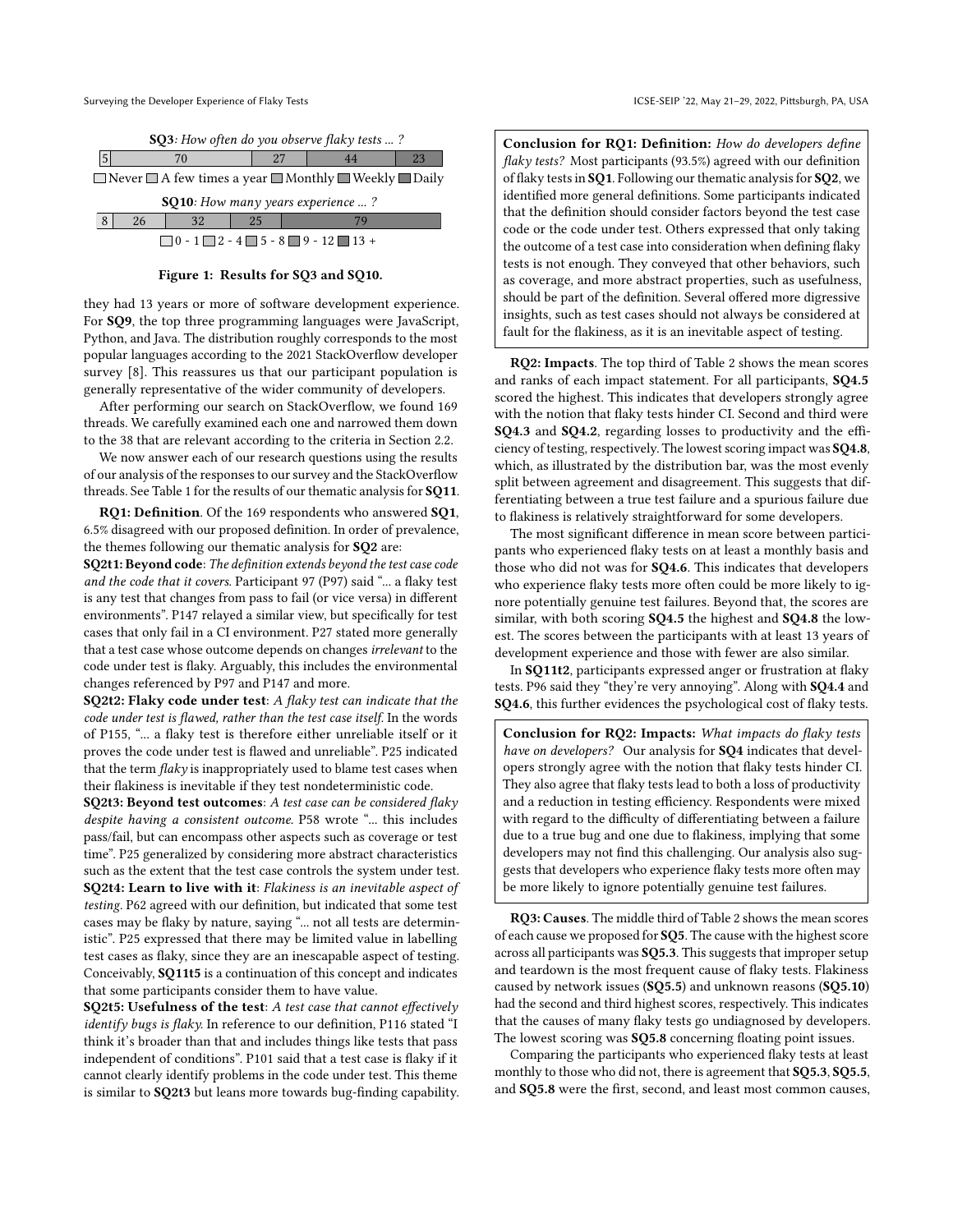## <span id="page-5-0"></span>Table 1: Themes of the responses for SQ11 regarding miscellaneous insights about flaky tests, in order of prevalence.

| Title and description                                                                                                 | Representative quote                                                                                                              |
|-----------------------------------------------------------------------------------------------------------------------|-----------------------------------------------------------------------------------------------------------------------------------|
| <b>SQ11t1: Developer culture:</b> The relationship between flaky tests and                                            | "It's often an organizational problem" – P89                                                                                      |
| testing practices and developer culture.                                                                              |                                                                                                                                   |
| <b>SQ11t2: Emotive response:</b> An expression of anger or other emotion.                                             | "They suck." $-$ P91                                                                                                              |
| SQ11t3: Poor tooling support: Tooling for handling flaky tests is inade-<br>quate or not well known.                  | "Library support for automatically handling them in Scala is poor or not<br>well popularized." – P7                               |
| SQ11t4: Execution environment: The interplay between execution envi-<br>ronment and flaky tests.                      | "Caused by poor quality of coding and poor test specification coupled with<br>a lack of understanding of the environment." – P101 |
| <b>SQ11t5: Silver lining:</b> Flaky tests may have some utility.                                                      | "Flaky tests can be valuable as they often point to an underlying weakness<br>in the codebase." – P133                            |
| <b>SQ11t6: Time/date logic:</b> Test cases handling time/date logic are notori-<br>ously flaky.                       | "90% of the time it's date and or timezone logic " – P28                                                                          |
| SQ11t7: External service: Flaky tests caused by third party services.                                                 | "Recently, seen a lot of flaky tests when running CI on Azure due to failures<br>to download libraries " - P31                    |
| <b>SQ11t8:</b> Not worth fixing: The resources required to repair flaky tests are<br>too great to make it worthwhile. | " We haven't got the time to address them all." - P64                                                                             |

<span id="page-5-1"></span>Table 2: Results of the numerical analysis of the responses for SQ4, SQ5, and SQ7. The five "Mean Score (Rank)" columns are the mean scores of each impact, cause, or action for the four specific populations and all participants (All). In each case, the ranks in descending order of mean score are in parentheses. The final column visualizes the distribution of responses.

|                       | <b>Mean Score (Rank)</b> |                      |          |                        |          |                                                         |
|-----------------------|--------------------------|----------------------|----------|------------------------|----------|---------------------------------------------------------|
|                       |                          | $\geq$ Monthly (SQ3) |          | $\geq$ 13 Years (SQ10) |          |                                                         |
| Question              | Yes                      | N <sub>o</sub>       | Yes      | No.                    | All      | Distribution (All)                                      |
|                       |                          | RQ2: Impacts         |          |                        |          | □ Strongly disagree ■ Disagree ■ Agree ■ Strongly agree |
| SQ4.1: Reliability    | 2.43(4)                  | 2.47(2)              | 2.49(4)  | 2.41(4)                | 2.45(4)  |                                                         |
| SQ4.2: Efficiency     | 2.53(3)                  | 2.38(4)              | 2.52(2)  | 2.42(3)                | 2.47(3)  |                                                         |
| SQ4.3: Productivity   | 2.58(2)                  | 2.41(3)              | 2.52(2)  | 2.49(2)                | 2.50(2)  |                                                         |
| SO4.4: Confidence     | 2.18(6)                  | 2.25(5)              | 2.27(5)  | 2.17(5)                | 2.21(5)  |                                                         |
| <b>SO4.5: CI</b>      | 2.63(1)                  | 2.63(1)              | 2.68(1)  | 2.59(1)                | 2.63(1)  |                                                         |
| SQ4.6: Ignore         | 2.32(5)                  | 1.96(7)              | 2.21(6)  | 2.11(6)                | 2.16(6)  |                                                         |
| SQ4.7: Reproduce      | 2.05(7)                  | 2.14(6)              | 2.07(7)  | 2.11(6)                | 2.09(7)  |                                                         |
| SQ4.8: Differentiate  | 1.70(8)                  | 1.85(8)              | 1.76(8)  | 1.77(8)                | 1.76(8)  |                                                         |
|                       |                          | <b>RO3: Causes</b>   |          |                        |          | Never Rarely Sometimes Often                            |
| SQ5.1: Waiting        | 1.48(3)                  | 1.08(5)              | 1.26(4)  | 1.34(4)                | 1.30(4)  |                                                         |
| SQ5.2: Concurrency    | 1.27(5)                  | 0.95(7)              | 1.24(5)  | 1.02(5)                | 1.12(5)  |                                                         |
| SQ5.3: Setup/teardown | 1.73(1)                  | 1.64(1)              | 1.84(1)  | 1.56(1)                | 1.69(1)  |                                                         |
| SQ5.4: Resources      | 0.82(7)                  | 0.97(6)              | 0.93(7)  | 0.85(7)                | 0.89(7)  |                                                         |
| SQ5.5: Network        | 1.63(2)                  | 1.21(2)              | 1.53(2)  | 1.36(2)                | 1.44(2)  |                                                         |
| SQ5.6: Random         | 0.69(8)                  | 0.70(9)              | 0.68(9)  | 0.70(8)                | 0.69(9)  |                                                         |
| SQ5.7: Time/date      | 1.01(6)                  | 1.12(4)              | 1.11(6)  | 1.02(5)                | 1.06(6)  |                                                         |
| SQ5.8: Floating point | 0.33(10)                 | 0.66(10)             | 0.59(10) | 0.37(10)               | 0.48(10) |                                                         |
| SQ5.9: Unordered      | 0.69(8)                  | 0.78(8)              | 0.84(8)  | 0.63(9)                | 0.73(8)  |                                                         |
| SQ5.10: Unknown       | 1.45(4)                  | 1.16(3)              | 1.29(3)  | 1.35(3)                | 1.32(3)  |                                                         |
|                       |                          | <b>RO4</b> : Actions |          |                        |          | Never Rarely Sometimes Often                            |
| SQ7.1: No action      | 1.40(4)                  | 0.91(5)              | 1.41(4)  | 1.01(4)                | 1.19(4)  |                                                         |
| <b>SQ7.2: Re-run</b>  | 2.81(1)                  | 2.46(2)              | 2.68(1)  | 2.66(1)                | 2.67(1)  |                                                         |
| SQ7.3: Document       | 1.58(3)                  | 1.67(3)              | 1.59(3)  | 1.65(3)                | 1.62(3)  |                                                         |
| SQ7.4: Delete         | 0.86(7)                  | 1.06(4)              | 1.09(5)  | 0.80(7)                | 0.94(5)  |                                                         |
| SQ7.5: Quarantine     | 0.74(8)                  | 0.79(7)              | 0.81(7)  | 0.73(8)                | 0.77(8)  |                                                         |
| SQ7.6: Mark skip      | 0.98(5)                  | 0.85(6)              | 1.04(6)  | 0.84(5)                | 0.93(6)  |                                                         |
| SQ7.7: Mark re-run    | 0.96(6)                  | 0.55(8)              | 0.74(8)  | 0.84(5)                | 0.79(7)  |                                                         |
| SQ7.8: Repair         | 2.23(2)                  | 2.64(1)              | 2.53(2)  | 2.31(2)                | 2.41(2)  |                                                         |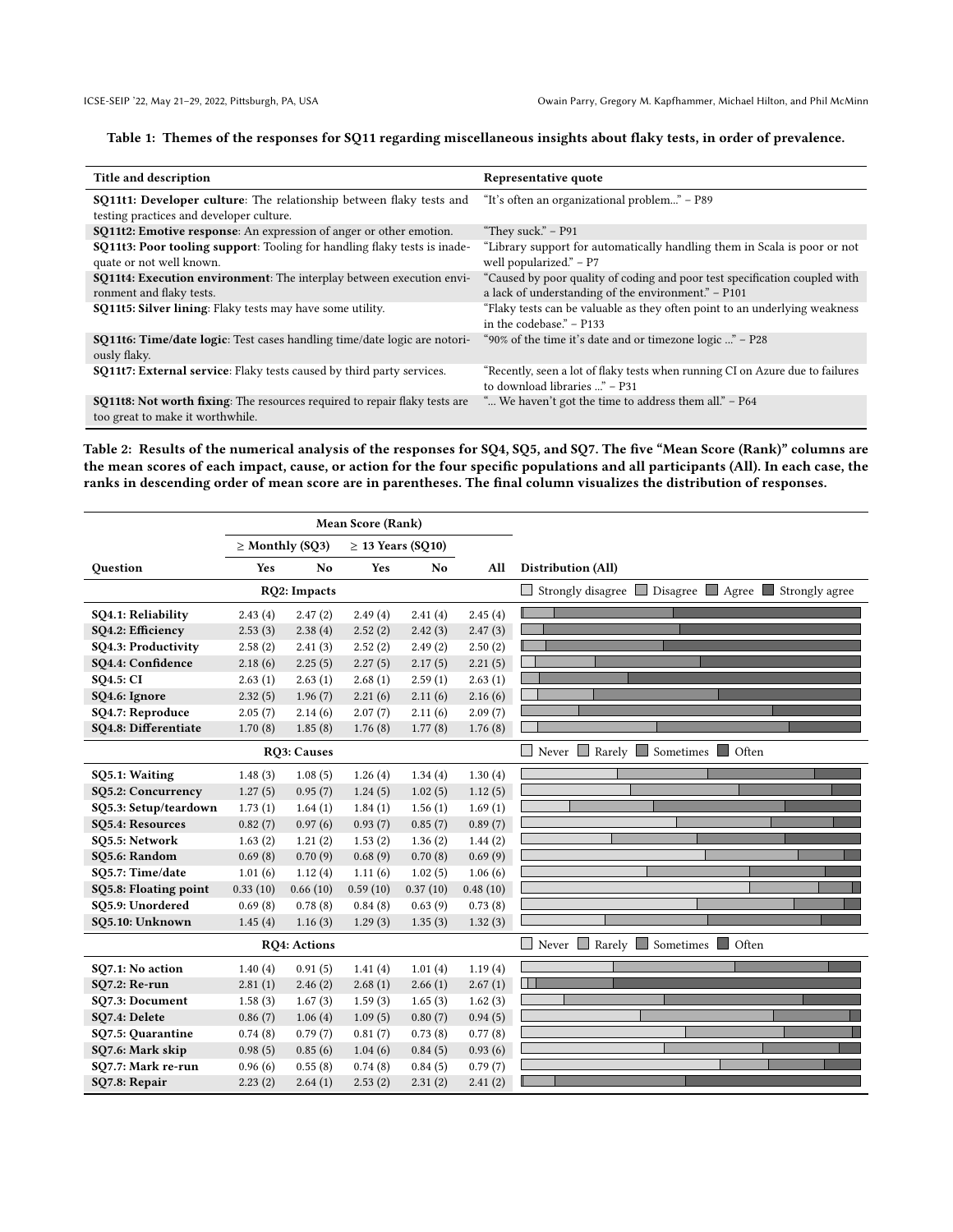respectively. The greatest difference in score is for SQ5.1. It could be that those participants who said they experience flaky tests on a less than monthly basis do not work on projects that heavily rely on asynchronicity. This could also explain why these particular participants do not experience flaky tests frequently, since the participants who do also scored this cause relatively highly. The differences in mean scores between participants with at least 13 years experience and those with fewer are comparatively small.

According to these results, time and date (SQ5.7) appears to be a fairly uncommon cause of flaky tests. Despite this, two participants made strong statements about how time and date logic is a significant cause of flaky tests in SQ11t6. P28 said "date handling is the worst thing I have ever had to program around". This suggests that if a project does rely on time and date logic, this is likely to be a significant cause of the flaky tests of the project's test suite.

After our thematic analysis for SQ6, we identified the following themes, in order of prevalence, regarding additional causes: SQ6t1: External artifact: An issue in an external service, library, or other artifact, that is outside the scope and control of the software under test. As a potential cause of flaky tests, P8 reported "thirdparty artifacts, services, or dependencies ... which you do not have full control of ...". Responses of this prevalent theme were split between highlighting instabilities in remote services (in some instances a special case of SQ5.5), and issues in third-party libraries. The common aspect is that participants did not have control over the external artifact. On the external services side, SQ11t7 is a special case of this theme, further evidencing its prevalence.

SQ6t2: Environmental differences: Environmental differences between local development machines and remote build machines. P21 referred to "environmental differences in local vs CI like different Java Virtual Machine (JVM) defaults." Almost all the responses in this theme made reference to CI. P97 offered a more nuanced explanation, highlighting how file system latency and concurrencyrelated issues may cause code to behave differently on a CI system. This theme is a special case of SQ11t4 and directly supports SQ2t1. SQ6t3: Host system issues: Problems regarding the machines running the test suites. In the words of P155, the most common aspect of this theme is "changes in hardware that the code and tests are running on". In many instances, this is a hardware analogue of SQ6t2, where a change in a machine is the cause of the flakiness. SQ6t4: Test data issues: Issues originating from the data used by

test cases. Some participants described flakiness caused specifically by test data. Most of these responses were brief and made reference to test data that was "deteriorated", "changing", or "external".

SQ6t5: Resource exhaustion: Limited computational resources, such as memory and storage. P49 wrote "unrelated system load on a shared resource causing low-level timeouts". P133 also made reference to system load from unrelated processes, giving antivirus software as an example. Other responses leaned more towards test cases that consume too many resources themselves. This theme is distinct from SQ5.4, which is specifically about mismanagement.

SQ6t6: OS differences: Differences between operating systems (OS) or different versions of the same OS. P62 described their experience after upgrading to a later version of Windows — "user interface (UI) changes with new OS. Things like EggPlant, that uses graphics. Moving to a new version of Windows (I think), changed the battleship gray ever so slightly and failed our UI tests". P76 explained how filesystem differences between OSes can cause flaky tests.

SQ6t7: Virtual machines: Complications arising from the use of virtual machines or containers. Put simply by P52, "the automation of virtual machines is asking for trouble". Vagrant and Docker were specific technologies referred to by the participants.

SQ6t8: UI testing: Non-determinism inherent to the testing of UIs. P147 wrote "UI not being in the expected state, i.e., keyboard not closed, or animations not completed when checking results". P100 specifically described how "random quirks in how Selenium works" caused them to have flaky tests. In many instances, this theme is a special case of SQ5.1, since UI test cases often have to wait for a specific element of a UI to be in the correct state [\[38\]](#page-9-43).

SQ6t9: Conversion issues: Inconsistencies when converting between data representations. In the words of P48, "in my code that tests database interactions, I've run into issues where my coding language has more time precision than my storage ...". P103 relayed a similar experience regarding timestamps. While both participants referred to time, this theme is applicable to any data type.

SQ6t10: Timeouts: Test execution exceeding a time limit and being prematurely terminated by the test runner. P76 wrote "not waiting long enough for an environment to be set up". P79 referred to input and output operations occurring within a specific time limit.

We identified eight further themes regarding causes after analyzing the StackOverflow threads. In order of prevalence:

Ct1: UI Timing: Test case does not wait for a user interface to be in the correct state. This theme is a subset of SQ5.1 regarding general asynchronicity and a special case of SQ6t8 pertaining specifically to timing. This theme is related to SQ6t3 since the execution speed of the machine is likely to significantly impact any timing issues. Ct2: Logic error: Error in the logic of the test code or the code under test. This theme is broadly characterized by an oversight or misunderstanding on the part of the author of the test case. In one specific instance, a test case used an inappropriate method to wait for a condition in a UI [\[4\]](#page-9-44). This led to flakiness by  $Ct1$ , though since the root cause was that the developer misunderstood the use case of the waiting method, we placed this thread in Ct2.

Ct3: Shared state: Test case depends on state shared with other test cases. In one thread, the question describes a test case that shares a database connection with other test cases and only passes when executed in isolation [\[2\]](#page-9-45). This is an example of an OD test.

Ct4: Unknown: The cause was never resolved. Like its counterpart in the survey, SQ5.10, this theme was fairly prevalent.

Ct5: Setup/teardown: Test case does not properly clean up after itself or fails to set up its necessary preconditions. This is equivalent to SQ5.3. While OD tests were the main motivation for SQ5.3, the threads in Ct5 describe test cases that do not appear to be OD. This theme was uncommon yet SQ5.3 was rated as the most common by participants in the survey. This suggests that the most common causes are not necessarily the hardest for developers to repair.

Ct6: External library: Bug in a third-party library or package. This is a special case of SQ6t1 pertaining specifically to third-party libraries. In one instance, an intermittent NullPointerException from an external package is the cause of flaky tests [\[1\]](#page-9-46).

Ct7: Resource leak: Test case does not release acquired resources. This theme is a subset of SQ5.4 specifically regarding test cases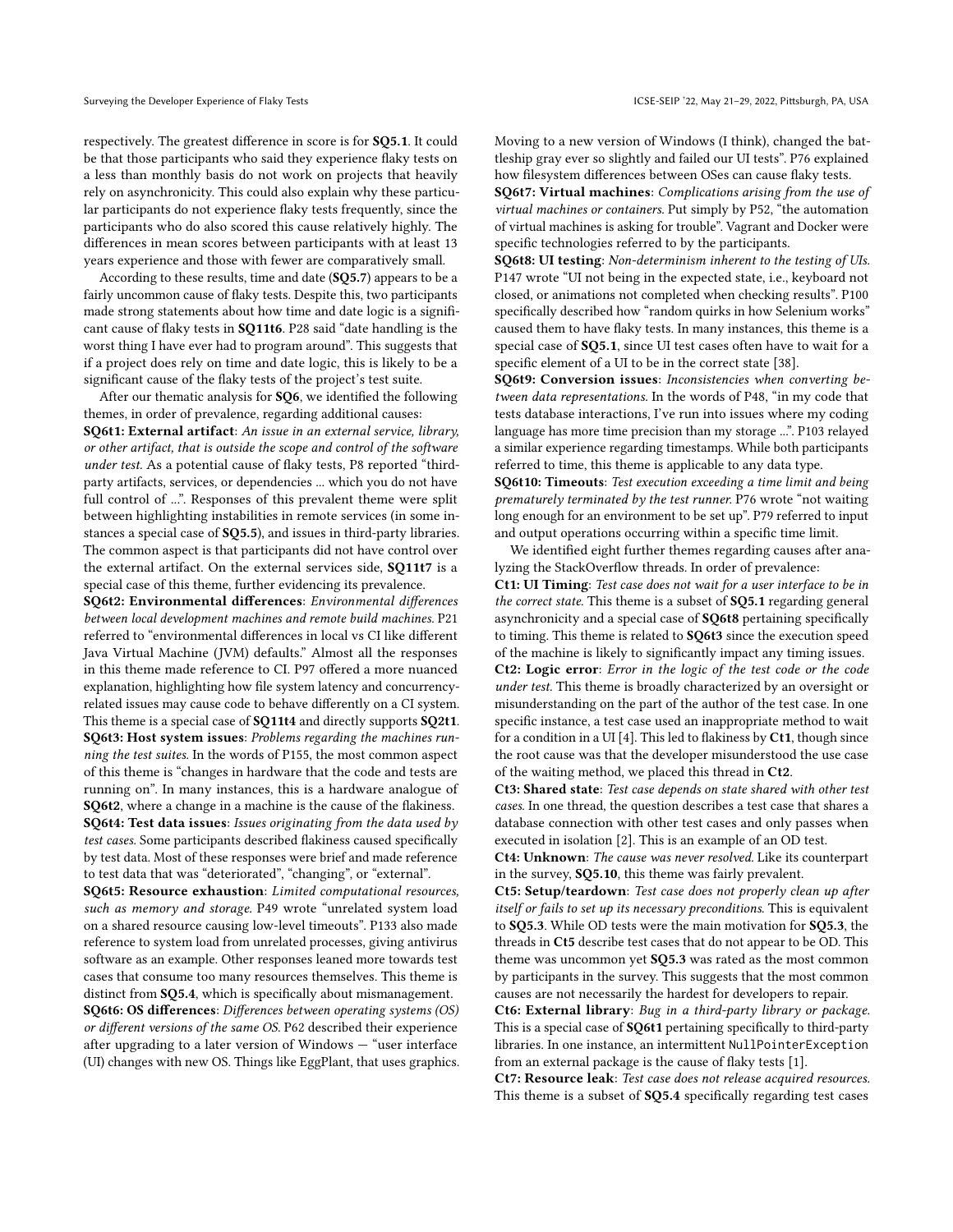that do not release resources, rather than general mismanagement. It is similar but not equivalent to SQ6t5, since the exhaustion of computational resources is not necessarily due to mismanagement. Ct8: Improper mocking: Test case does not mock an object or method correctly. Like Ct2, this theme is unique to the StackOverflow analysis and describes flaky tests caused by improper mocking. A mock is a method or object that simulates the behavior of its real counterpart to make testing more straightforward [\[44\]](#page-9-47).

Conclusion for RQ3: Causes: What causes the flaky tests experienced by developers? Our analysis for SQ5 suggests that improper setup and teardown is the most common cause of flaky tests. Second to that is network-related issues and third is unknown causes, implying that many flaky tests may go undiagnosed by software developers. Participants rated floating point idiosyncrasies to be the rarest cause. Our thematic analysis for SQ6 revealed additional insights into the causes of flaky tests. The most common theme pertains to issues in external artifacts that the developer has no control over, such as third-party libraries and remote services. Another described differences between local development environments and remote build environments, such as CI. Our analysis of the StackOverflow threads, with respect to the causes of flaky tests suggested that timing issues in testing user interfaces were the most common theme. Like the developer survey, our StackOverflow analysis showed that the causes of flaky tests were never resolved in many threads.

RQ4: Actions. The bottom third of Table [2](#page-5-1) presents the numerical analysis for SQ7. The most common action as scored by all participants was to simply re-run the failing build (SQ7.2). The second most common was to attempt to repair the flaky test (SQ7.8). After these two, there is a significant drop in mean score for the remaining actions. This implies that re-running the build and attempting to repair the flaky test are generally the most common actions developers take when encountering flaky tests.

The greatest difference in score between the participants who experienced flaky tests at least monthly and those who did not was for SQ7.1. This suggests that developers who experience flaky tests more often are more likely to take no action. There is also a considerable difference for SQ7.8, implying that developers who experience flaky tests less frequently are more likely to attempt to repair them. Furthermore, SQ11t8 indicates that the costs of repair are too great for the potential gains. Arguably, this is less applicable when developers rarely experience flaky tests, which could partially explain the differences in SQ7.1 and SQ7.8.

Following our thematic analysis for SQ8, we identified the following themes regarding actions, in order of prevalence: SQ8t1: Emotive response: An expression of anger or some other emotion. This theme is generally equivalent to **SQ11t2**, but specifi-

cally in the context of a direct response to flaky tests. SQ8t2: Alert proper person: Inform other member or members of the development team about the flaky test. In the words of P52, "tell

the person who maintains that codebase". This theme is similar to SQ7.3 but is more direct than just documenting the flaky test.

SQ8t3: Reorder tests: Adjust the order of the test cases. We placed two responses under this theme but they both had different motivations. P7 said "reorder tests to fail faster" and P111 said "reorder

tests in case they are order-dependent". The former seems to be referring to test case prioritization [\[37\]](#page-9-48). The latter is talking about OD tests, but rather than repairing them they are seeking to find a test run order that does not manifest their flakiness [\[27\]](#page-9-26).

SQ8t4: Repair resource: Ensure a resource is in the correct state. Summarized by P8, "when the test depends on the global state ... the test needs to be neither deleted/skipped, nor repaired, but rather, the state of the resource needs to be repaired ...". This theme is arguably a manifestation of SQ11t5, since the flaky test highlights a flaw in an aspect of the software beyond the test case code.

SQ8t5: Rewrite code under test: Modify the code under test, as opposed to the test code. P133 said "rewrite problematic code to make it more testable". This has clear links with SQ2t2, since it proves that a flaky test can highlight issues in the code under test. It is also a manifestation of SQ11t5, for the same reason as SQ8t4.

In order of prevalence, our analysis of the StackOverflow threads also resulted in the following themes pertaining to actions: At1: Fix logic: Repair a logic error. All instances of this theme address an instance of Ct2. Given that Ct2 is generally about API misuse, or inappropriate use of specific elements of an API, answers in At1 typically highlight the correct API usage or recommend a more appropriate method for a particular purpose [\[4\]](#page-9-44).

At2: Wait for condition: Add an explicit wait for a condition. Answers in this theme address most instances of Ct1 and prescribe waiting for a specific condition, rather than a fixed time delay. At3: Add mock: Mock out an object or method. This theme directly addresses Ct8 but is also applicable to many other causes, such as

Ct1. In one instance, the answer recommends mocking to address a timing issue that causes flakiness in a user interface test [\[5\]](#page-9-49). At4: Add/adjust external library: Use a third-party library or

adjust the version of a library already in use. All answers in this theme address an instance of Ct6. In one specific thread, the answer highlights the latest version of a particular third-party library that previously contained a bug that was causing the flakiness [\[1\]](#page-9-46).

At5: Fix setup/teardown: Repair insufficient setup or teardown procedure. This theme directly addresses Ct5 by suggesting changes to setup and/or teardown methods that were causing flakiness. At6: Isolate state: Remove dependency on a shared state. This theme mostly addresses Ct4, but not always. One accepted answer suggests decoupling shared database connections [\[2\]](#page-9-45).

Conclusion for RQ4: Actions: What actions do developers take against flaky tests? For SQ7, our analysis revealed that re-running the failing build and attempting to repair the flaky test were the most common actions as rated by the participants. The remaining actions scored significantly lower, indicating that developers are unlikely to perform them. Our findings also suggested that developers who experience flaky tests more often are more likely to take no action in response to them. While not a bona fide action, our thematic analysis for SQ8 showed that an emotive response was very common among the participants. Other themes involved alerting another member of the development team, reordering test cases, or repairing aspects of the software under test, but not the flaky test itself. Our thematic analysis of the StackOverflow threads demonstrated that many action themes directly address a single cause theme.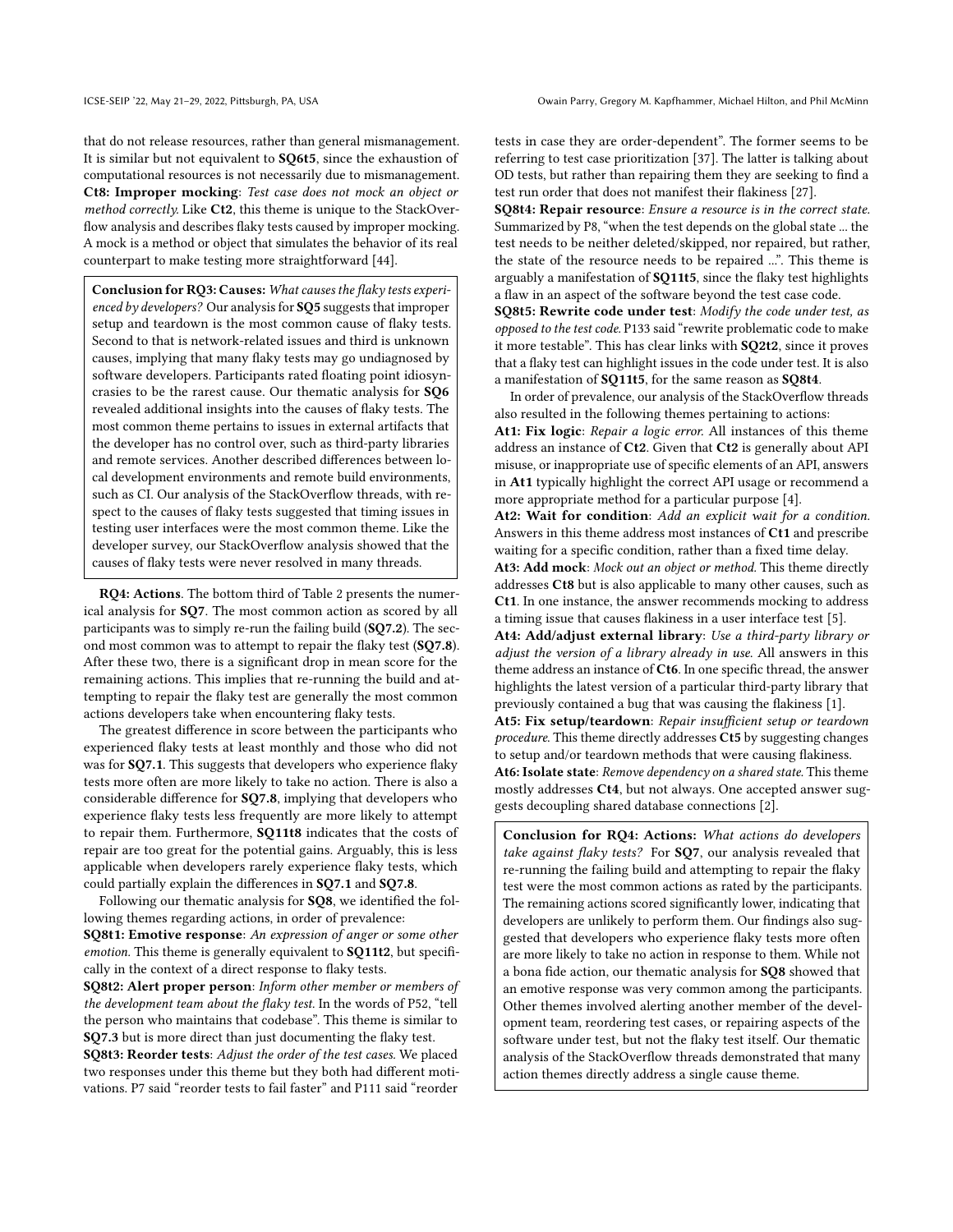<span id="page-8-1"></span>

|  | Table 3: Our recommendations, supported by our results and previous literature. Targets researchers ( $\langle \rangle$ ) and developers ( $\langle \rangle$ ). |  |  |  |  |  |  |  |
|--|-----------------------------------------------------------------------------------------------------------------------------------------------------------------|--|--|--|--|--|--|--|
|--|-----------------------------------------------------------------------------------------------------------------------------------------------------------------|--|--|--|--|--|--|--|

|                   |                                                                                                                                                                                                                                                                                                                                                                                                                                                         | Supported by                          |              |  |
|-------------------|---------------------------------------------------------------------------------------------------------------------------------------------------------------------------------------------------------------------------------------------------------------------------------------------------------------------------------------------------------------------------------------------------------------------------------------------------------|---------------------------------------|--------------|--|
|                   | Recommendation                                                                                                                                                                                                                                                                                                                                                                                                                                          | Results                               | Literature   |  |
| $\langle \rangle$ | R1: Consider beyond code. The definition of a flaky test should include factors beyond the test case code<br>or the code under test, such as properties of the execution environment. Developers should consider the<br>behavior of test cases in different environments, particularly when going from a local environment to CI.                                                                                                                       | SO2t1, SO6t2, SO11t4                  | [22, 42, 49] |  |
| $\langle \rangle$ | R2: Not completely useless. Flaky tests may indicate a flaw in the code under test or another aspect of<br>the software system. Therefore, developers should not write them off as completely useless.                                                                                                                                                                                                                                                  | SQ2t2, SQ8t4, SQ8t5,<br>SO11t5        | $[17]$       |  |
| r                 | R3: Impact on CI. Flaky tests can become an obstacle to the effective deployment of CI. Researchers<br>should consider the creation and evaluation of new approaches to better mitigate this trend.                                                                                                                                                                                                                                                     | SQ4.5                                 | [14, 23]     |  |
| $\langle \rangle$ | R4: Careful setup/teardown. Insufficient setup and teardown is a common cause of flaky tests. Developers<br>should exercise particular care when writing setup and teardown methods for their test suites.                                                                                                                                                                                                                                              | SQ5.3, Ct5, At5                       | $[9]$        |  |
| r                 | <b>R5: Identify root causes.</b> It is difficult to manually determine the root cause of many flaky tests. Re-<br>searchers should continue to develop automated techniques for this challenging task [24].                                                                                                                                                                                                                                             | SO5.10, Ct4                           | $[30]$       |  |
| $\langle \rangle$ | <b>R6: Repair promptly.</b> The results suggest that participants who said they experienced flaky on at least a<br>monthly basis may be more likely to ignore genuine test failures, more likely to take no action in response<br>to flaky tests, and less likely to attempt to repair them. Therefore, developers should to repair flaky tests as<br>soon as possible after identifying them to avoid them accumulating and potentially being ignored. | SQ4.6, SQ7.1, SQ7.8,<br><b>SQ11t8</b> | $[19]$       |  |

#### <span id="page-8-0"></span>4 RECOMMENDATIONS

Table [3](#page-8-1) lists our six recommendations. We found that SQ2t1, the most common theme in SQ2, extends our proposed definition of flaky tests to consider factors beyond the code of the test case and the code under test, particularly the execution environment. Furthermore, SQ6t2 represents environmental differences as a cause of flaky tests and is a special case of SQ11t4. This supports a line of research that considers how changes in the implementations of third-party libraries can manifest flaky tests [\[22,](#page-9-35) [42,](#page-9-36) [49\]](#page-9-37). These results and previous studies are the basis for R1.

The second most common theme in SQ2, SQ2t2, represents the idea that flaky tests can indicate that the code under test is flawed. Following our thematic analysis for SQ8, we identified SQ8t4 and SQ8t5, regarding repairing a resource and the code under test respectively, as actions in response to flaky tests. Furthermore, SQ11t5 relays the concept that flaky tests have utility. These results form the foundation of R2, along with one of the findings of Eck et al. [\[17\]](#page-9-14), that, for certain types of flaky test, developers sometimes considered the cause to originate from the code under test.

For SQ4, we found that participants strongly agreed that flaky tests hinder CI. This is the motivation for R3, along with the findings of Hilton et al. [\[23\]](#page-9-15), who asked developers to estimate the number of weekly failing CI builds caused by genuine and flaky test failures. They found no significant difference between the two estimates. This also supports Durieux et al. [\[14\]](#page-9-3), who found that 47% of previously failing CI builds that were manually restarted passed without changes, suggesting the influence of flaky tests.

Previous studies identified waiting for asynchronous events (SQ5.1) and concurrency (SQ5.2) to be the most common causes of flaky tests [\[17,](#page-9-14) [30,](#page-9-11) [40\]](#page-9-12). According to our survey, these causes were only the fourth and fifth most common. We found inadequate setup/teardown (SQ5.3) to be the most common and also identified this theme in our StackOverflow analysis (Ct5 and At5), forming the basis of R4. However, these studies were based on previously repaired flaky tests, whereas in our case, the participants reported the frequency of each cause according to their experience. It could be that the most common causes of flaky tests are not necessarily the ones that developers prioritize for repair. On the other hand, Bell et al. [\[9\]](#page-9-31) suggested that the difficulty of writing correct setup and teardown could cause OD tests. However, as attested by Ct5, this cause may not always result in a flaky test that is OD.

For SQ5, we found that participants scored SQ5.10, regarding unknown causes, as the third highest overall. Similarly, we found that the cause of the flakiness was never resolved in many of the StackOverflow threads (Ct4). This is reflected by Luo et al. [\[30\]](#page-9-11), who categorized the causes of the repaired flakiness in 201 commits and found "Hard to classify" to be the second most common category. Taken together, these results are our rationale for R5.

We found that participants who said they experience flaky tests on at least a monthly basis scored SQ4.6, regarding ignoring potentially genuine test failures, considerably higher than those who did not. Martin Fowler [\[19\]](#page-9-18) wrote that flaky tests have an "infectious" quality, and as they proliferate, developers may ignore test failures in general. Furthermore, our results for SQ7.1 and SQ7.8 indicate that developers who experience more flaky tests may be more likely to take no action against them and less likely to attempt to repair them. We therefore suggest R6 in response to these findings.

#### 5 RELATED WORK

Luo et al. [\[30\]](#page-9-11) performed an empirical study that investigated the causes, manifestations, and fixing strategies of flaky tests. As objects of analysis, they used 201 commits that repaired flaky tests in a range of Apache Software Foundation projects. They introduced ten cause categories that have since been used in subsequent research [\[17,](#page-9-14) [21,](#page-9-10) [25,](#page-9-30) [40\]](#page-9-12). They found that the top three causes of flaky tests were asynchronicity, concurrency, and test-order dependency (OD tests). Unlike our study, Luo et al. did not base any of their findings on the self-reported experiences of developers. In that respect, their methodology is closer to our StackOverflow analysis.

Eck et al. [\[17\]](#page-9-14) performed a related study. They asked 21 developers from Mozilla to classify 200 flaky tests that they had previously repaired and also conducted a broader online survey, receiving